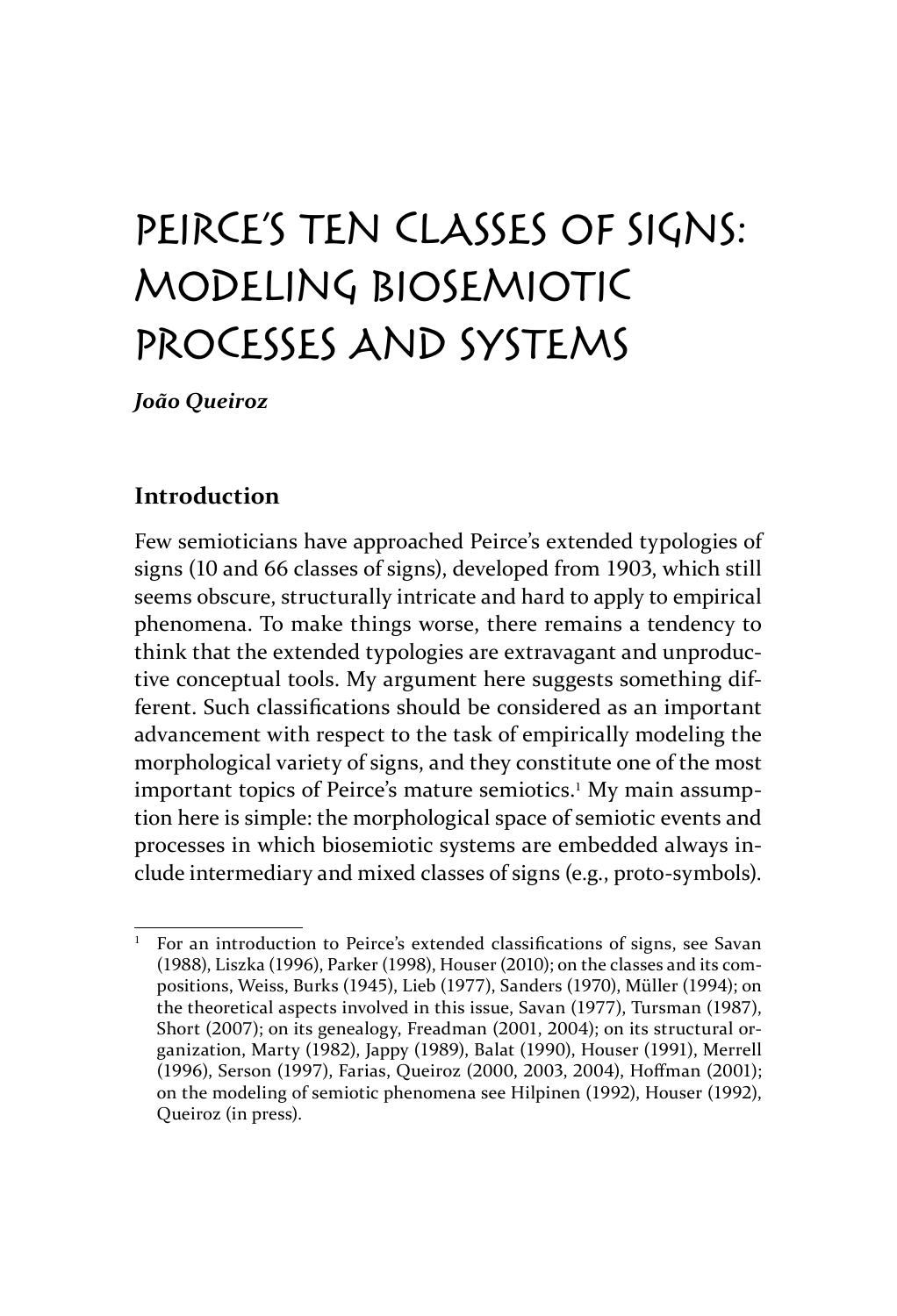If correct, any Peircean based tentative of classifying biosemiotic processes should consider the extended typologies of signs, according to which several aspects of the sign–object–interpretant (S–O–I) relation are described.

## **Peirce's speculative grammar: Ten classes of signs**

Peirce's semiotics is subdivided into speculative grammar, critical logic, and speculative rhetoric (CP 2.229). The first division of this science is the branch that investigates the conditions to which any and every kind of sign must be submitted, the sign itself, and its true nature (CP 1.444). As one of its tasks, speculative grammar elaborates on the classifications of signs. The morphological variety of semiotic processes is usually reduced to three (non-exclusive and hierarchically organized) classes of signs based on sign-object relation (icon, index, symbol). In order to more accurately describe minimally complex semiotic phenomena, Peirce developed several classifications of signs (10 and 66 classes) based on several trichotomies (see EP 2: 289–299 and 478–491). The consequence is an enormous accuracy of the relations observed within semiosis (S–O–I). The trichotomies are aspects according to which semiosis is observed and can be translated to questions (cf. Houser 1991).

In order to understand the design of the ten classes of signs, three questions might be formulated: (i) "What is the relation of the sign with itself?", 1st trichotomy; (ii) "What is the relation between the sign and its object?", 2nd trichotomy; (iii) "What is the relation between the sign and its object for its interpretant?", 3rd trichotomy. For each question there are three kinds of relations as an answer. For the first trichotomy we have at first a "monadic relation answer". In this case, this relation is described as a qualisign, which is designated by the integer  $1 - it$  "is any quality in so far as it is a sign" (CP 2.254). If the answer is a dyadic relation, 2, it is a sinsign, which "is an actual existent thing or event which is a sign" (CP 2.245); if it is triadic, it is a legisign, 3, which is "a law that is a Sign" (CP 2.246). The second and the third trichotomies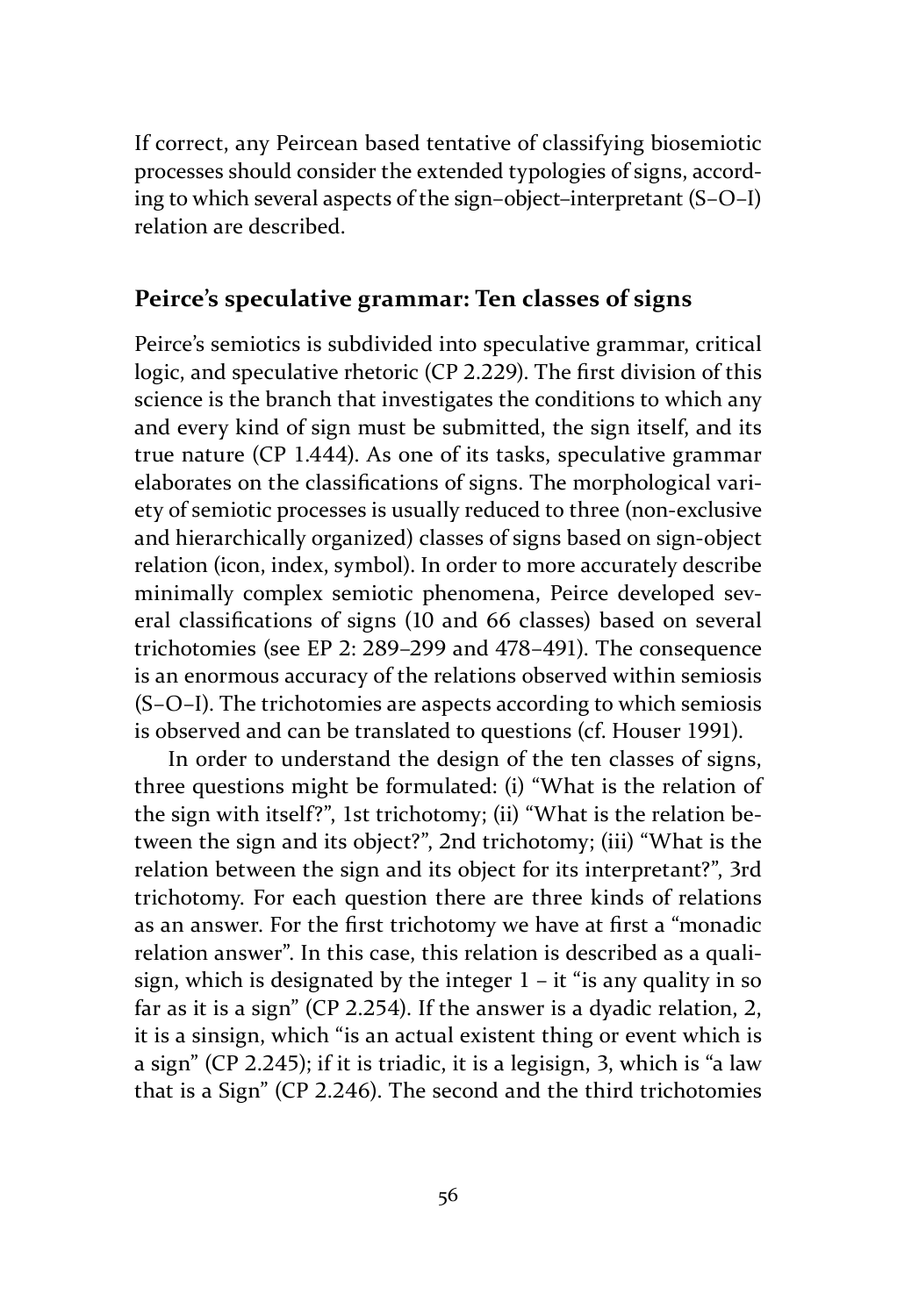are described, respectively by: icon (1), index (2) and symbol (3); rheme (1), dicent (2) and argument (3). A rheme is "a Sign which, for its Interpretant, is a Sign of qualitative Possibility, that is, is understood as representing such and such a kind of possible Object" (CP 2.250); a "Dicent Sign is a Sign, which, for its Interpretant, is a Sign of actual existence" (CP 2.251); "An Argument is a Sign which, for its Interpretant, is a Sign of law" (CP 2.252).

The results of the trichotomic questions (Table 1) may be combined, building up a system of cross-relations (Fig. 1; see Freadman 2004). The kind of relation that answers the first question *qualifies* (cf. Savan 1988: 14) the second, which *qualifies* the third. A class of sign can be described as a *complex* of relations based on the notion of *logical constraints* (cf. *praecisio*) operating between the categories (monadic, dyadic, triadic relations) (see Farias, Queiroz 2000).

|                  | 1st Trichotomy                                                                                   | 2nd Trichotomy                                                                                                     | 3rd Trichotomy                                                                               |
|------------------|--------------------------------------------------------------------------------------------------|--------------------------------------------------------------------------------------------------------------------|----------------------------------------------------------------------------------------------|
| Monadic relation | QUALISIGN<br>in itself, the sign<br>is of the nature of<br>appearance.                           | <b>ICON</b><br>a sign which refers<br>to the object<br>merely by virtue<br>of characters of its<br>own (CP 2,247). | <b>RHEME</b><br>a sign which, for its<br>Interpretant, is a<br>Sign of possibility.          |
| Dyadic relation  | <b>SINSIGN</b><br>in itself, the sign is<br>of the nature of an<br>individual object or<br>fact. | <b>INDEX</b><br>a sign which refers<br>to the object by<br>virtue of some<br>existential relation.                 | <b>DICENT</b><br>a sign which, for<br>its Interpretant,<br>is a Sign of actual<br>existence. |
| Triadic relation | LEGISIGN<br>in itself, the sign<br>is of the nature of<br>a general type (CP<br>8,334).          | <b>SYMBOL</b><br>a sign which refers<br>to the object by<br>virtue of some kind<br>of convention.                  | ARGUMENT<br>a sign which, for<br>its Interpretant, is<br>a Sign of iow (CP<br>$2,252$ ).     |

*Table 1. Three trichotomies and three kinds of relation (see CP 2.243).*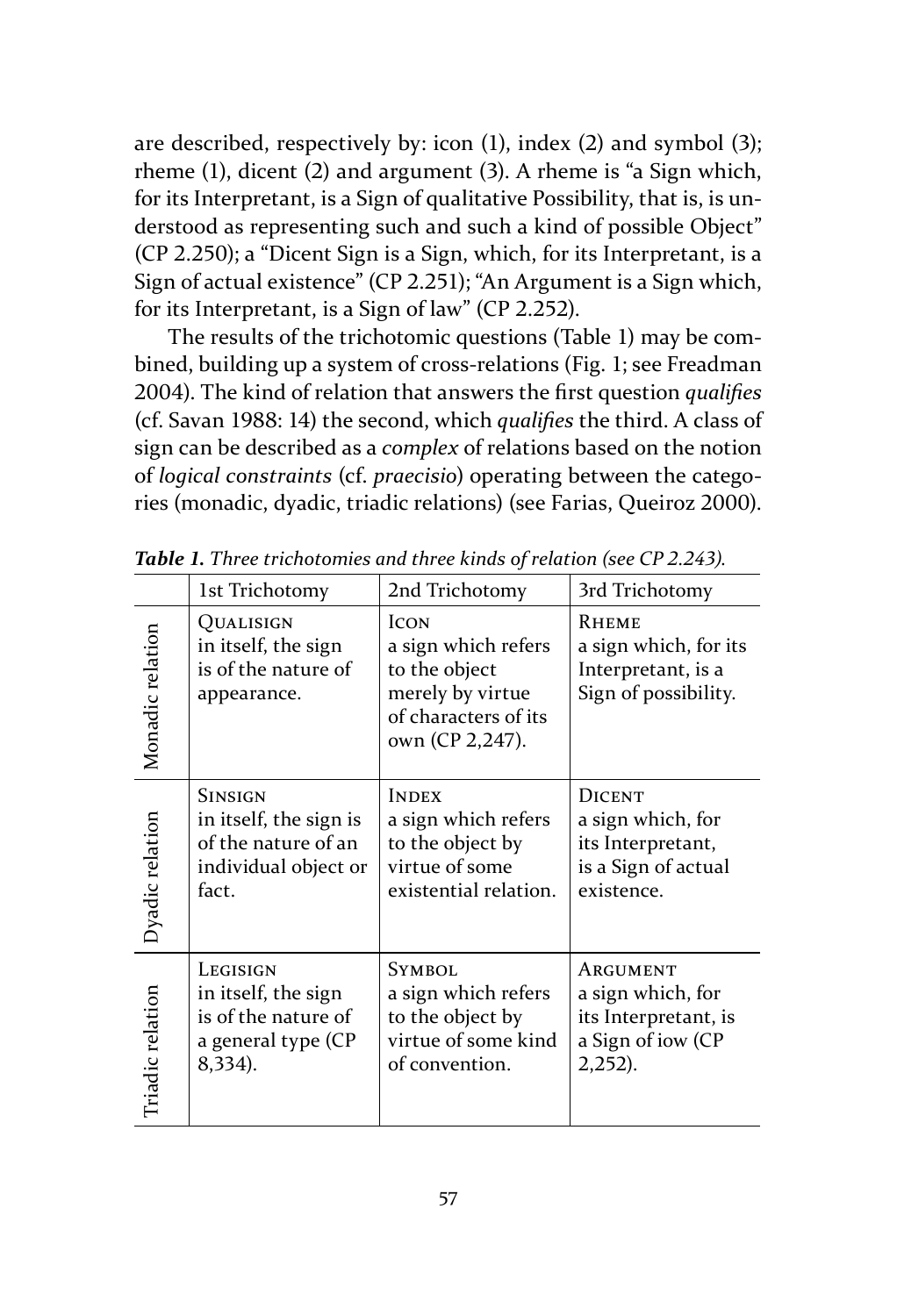

*Figure 1. The 10 classes of signs as a system of cross-relational classes. The paths correspond to the possible compounds of relations (figure based on 'Table 1', Merrell 1996: 8).*

The cross-relations that satisfy the *constraints* are: (1) 111: a Qualisign is a quality "in so far as it is a sign"; its object is interpreted as being of the same nature – "a feeling of red" (CP 2.254); (2) 211: an Iconic Sinsign is a sign-event interpreted as possibly (rheme) standing for its object (icon) –"an individual diagram" (CP 2.255); (3) 221: a Rhematic Indexical Sinsign, is a sign-event interpreted as possibly standing for another event (index) – "a spontaneous cry" (CP 2.256); (4) 222: a Dicent Sinsign is a sign-event interpreted as spatio-temporally standing for another event (index) – "a weathercock" (CP 2.257); (5) 311: an Iconic Legisign is a *type*, or a law, a "regularity of the indefinite future" (CP 2.293), interpreted as possibly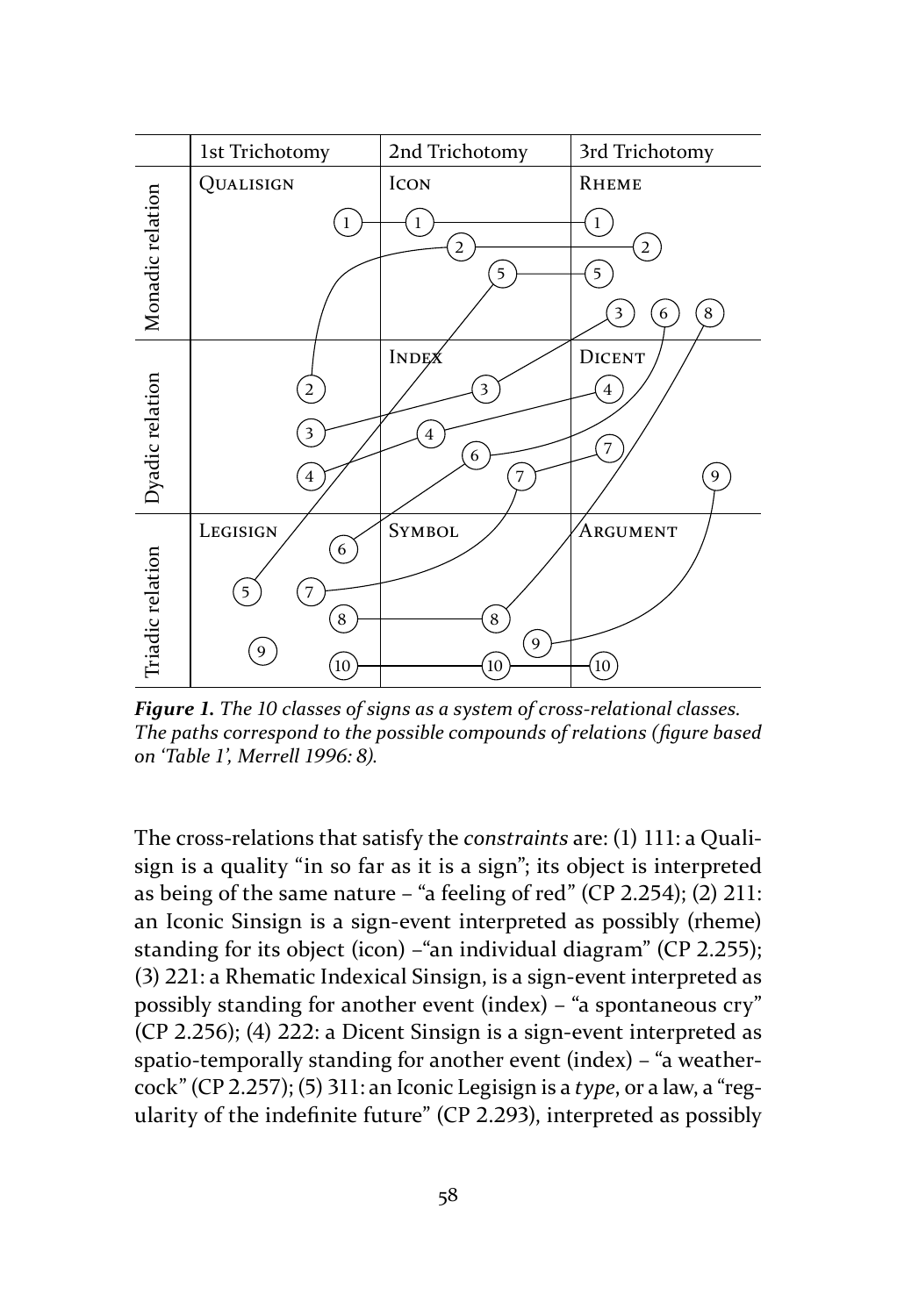standing for its object (icon) – "a diagram, apart from its factual individuality" (CP 2.258); (6) 321: a Rhematic Indexical Legisign is a *type* interpreted as possibly standing for its object (another event) – "a demonstrative pronoun" (CP 2.259); (7) 322: a Dicent Indexical Legisign is a *type* interpreted as spatio-temporally reacting with its object (another event) – "a street cry" (CP 2.260); (8) 331: a Rhematic Symbol is a *type* interpreted as possibly standing for its object (law) – "a common noun" (CP 2.261); (9) 332: a Dicent Symbol is a *type* interpreted as physically standing for its object (law) – an "ordinary Proposition" (CP 2.262); (10) 333: an Argument is a *type*  interpreted as semiotically standing for its object (law) (CP 2.263).

According to this typology, there are three classes of symbols called rhemes, dicents and arguments. A symbol is a general *type*  (1st trichotomy) and its object can only be general (2nd trichotomy). But symbols can also be interpreted as "qualities" or "events" (3rd trichotomy). There are many examples of rhematic symbols. In natural languages, the onomatopoetic words are good examples of symbolic analogical signs. They are dependent on the properties (e.g. phonetic, prosodic) interpreted as shared by signs and objects. For Peirce, "many words, though strictly symbols, are so far iconic that they are apt to determine iconic interpretants, or as we say, call up lively images" (NEM 4: 243). Other symbols are interpreted as "existents", or dicent signs (CP 2.262) – "A Dicent Sign is a sign, which, for its Interpretant, is a Sign of actual existence" (EP 2: 292). I have argued (against the idea that symbols are uniquely human) that alarm-calls such as those used by African vervet monkeys (*Cercopithecus aethiops*), satisfy Peirce's formal definition of dicent symbol (see Queiroz, in press; Ribeiro et al. 2007; Queiroz, Ribeiro 2002). Alarm calls vocalized by vervet monkeys are signs of classes or types of objects that exist in the real world. These signs are symbols interpreted as indices of the presence of the predator. Alarmcalls are dicent symbols, for the object of a dicent symbol is a general interpreted as an existent. If symbols can be analyzed in three subclasses, only one, termed argument, possesses meta-semiotic properties. Arguments are genuine symbols, types interpreted as generals – "An *Argument* is a Sign which, for its Interpretant, is a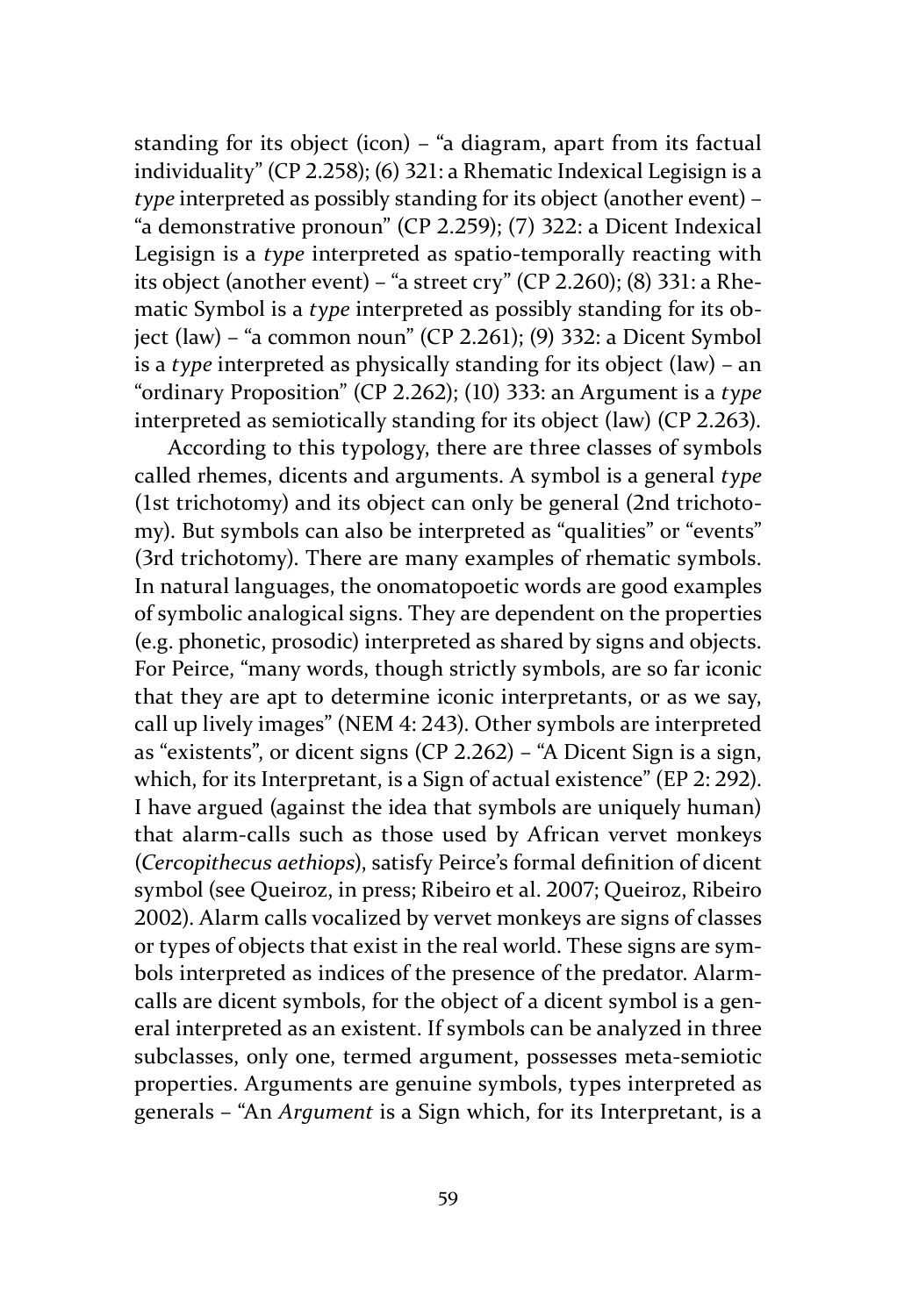sign of law. Or we may say [...] that an Argument is a Sign which is understood to represent its Object in its character as Sign" (EP 2: 292).

The importance of this classification must be emphasized. Semiosis exhibits a rich variety of morphological patterns. The morphological space of semiotic processes in which biosemiotic systems are embedded include proto-symbols and variations of indexical signs, beside symbolic and iconic processes. And there is no way to describe these processes with some accuracy examining only the sign-object relationship. Peircean mature typologies provide a detailed description of several inter-related aspects involved in semiosis including the intrinsic nature of signs and the effect on the semiotic agents. According to the ten classes, a sign is grounded in some property, event, or regular pattern, by virtue of which it stands for some quality, occurrence, or law to a third element, an interpretation of possibility, physical connection or rule based tendency (W 1: 332–333).

## **References**

Balat, Michel 1990. *Type*, *Trace* et *Ton*: Le *ton* peircien. *Semiosis* 57/58: 85–92.

- CP = Peirce, Charles S. 1931–1958.
- EP = Peirce, Charles S. 1998[1893–1913].
- Farias, Priscila; Queiroz, João 2000. Notes for a dynamic diagram of Charles Peirce's classifications of signs. *Semiotica* 131(1/2): 19–44.
- 2003. On diagrams for Peirce's 10, 28, and 66 classes of signs. *Semiotica*  147(1/4): 165–184.
- 2004. 10cubes and 3N3: Using interactive diagrams to investigate Charles Peirce's classifications of signs. *Semiotica* 151(1/4): 41–63.
- Freadman, Anne 2001. The classifications of signs (II): 1903. In: Queiroz, João; Gudwin, Ricardo (eds.), *Digital Encyclopedia of C. S. Peirce*. [http://www. digitalpeirce.fee.unicamp.br; accessed Jan. 20, 2012.]
- 2004. *The Machinery of Talk. Charles Peirce and the Sign Hypothesis*. Stanford: Stanford University Press.

Hilpinen, Risto 1992. On Peirce's philosophical logic: Propositions and their objects. *Transactions of the Charles S. Peirce Society* 28(3): 467–488.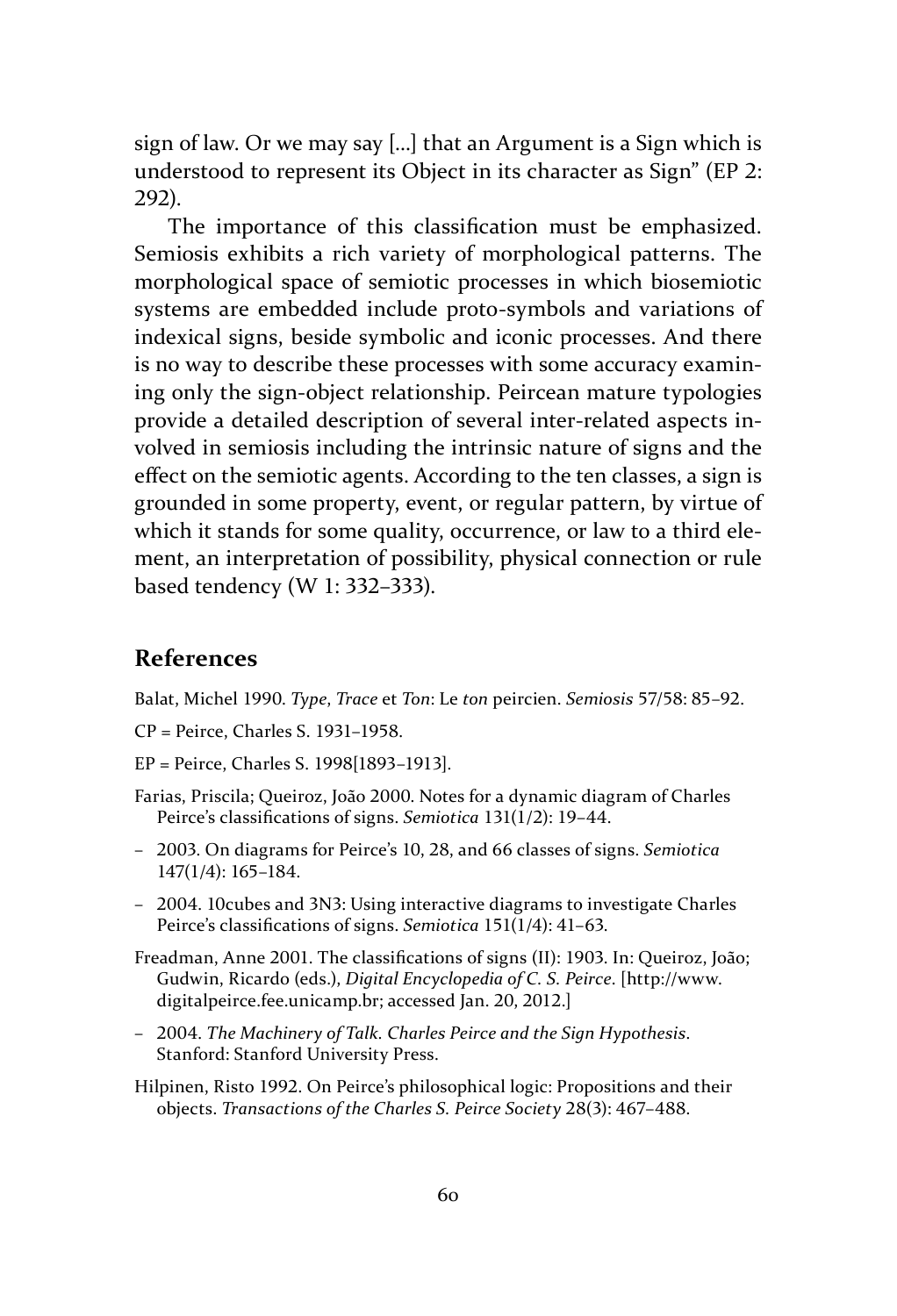- Hoffman, Michael 2001. The 1903 classification of triadic sign-relations. In: Queiroz, João; Gudwin, Ricardo (eds.), *Digital Encyclopedia of C. S. Peirce*. [http://www.digitalpeirce.fee.unicamp.br; accessed Jan. 20, 2012.]
- Houser, Nathan 1991. A Peircean classification of models. In: Anderson, Myrdene; Merrell, Floyd (eds.), *On Semiotic Modeling*. Berlin: Mouton de Gruyter, 431–439.
- 1992. On Peirce's theory of propositions: A response to Hilpinen. *Transactions of the Charles S. Peirce Society* 23(3): 489–504.
- 2010. Peirce, phenomenology, and semiotics. In: Cobley, Paul (ed.), *The Routledge Companion to Semiotics.* London, New York: Routledge, 89–100.
- Jappy, Antony 1989. Peirce's sixty-six signs revisited. In: Deledalle, Gérard (ed.), *Semiotics and Pragmatics: Proceedings of the Perpignan Symposium on Semiotics and Pragmatics*. Amsterdam: John Benjamins, 143–153.
- Lieb, Irwin C. 1977. Appendix B. In: Hardwick, Charles S. (ed.), *Semiotics and Significs: The Correspondence Between Charles S. Peirce and Lady Victoria Welby*. Indiana: Indiana University Press, 161–166.
- Liszka, James Jakób 1996. *A General Introduction to the Semiotic of Charles Sanders Peirce*. Indiana: Indiana University Press.
- Marty, Robert 1982. C. S. Peirce's phaneroscopy and semiotics. *Semiotica* 41(1/4): 169–181.
- Merrell, Floyd 1996. *Signs Grow: Semiosis and Life Processes*. Toronto: University of Toronto Press.
- Müller, Ralf 1994. On the principles of construction and the order of Peirce's trichotomies of signs. *Transactions of Charles S. Peirce Society* 30(1): 135–153.
- NEM = Peirce, Charles S. 1976.
- Parker, Kelly A. 1998. *The Continuity of Peirce's Thought*. Nashville: Vanderbilt University Press.
- Peirce, Charles S. 1931–1958. *Collected Papers of Charles Sanders Peirce*. Cambridge: Harvard University Press. [vols. 1–6, Hartshorne, Charles; Weiss, Paul (eds.) 1931–1935; vols. 7–8. Burks, A. W. (ed.) 1958; In-text references are to CP, followed by volume and paragraph numbers]
- 1976. *New Elements of Mathematics by Charles S. Peirce.* The Hague: Mouton. [Eisele, Carolyn (ed.); In-text references are to NEM, followed by volume and page numbers]
- 1982–2009. *Writings of Charles S. Peirce: A Chronological Edition*, 8 vols. [Peirce Edition Project, ed.] Bloomington, Indianapolis: Indiana University Press. [In-text references are to W, followed by volume and page numbers]